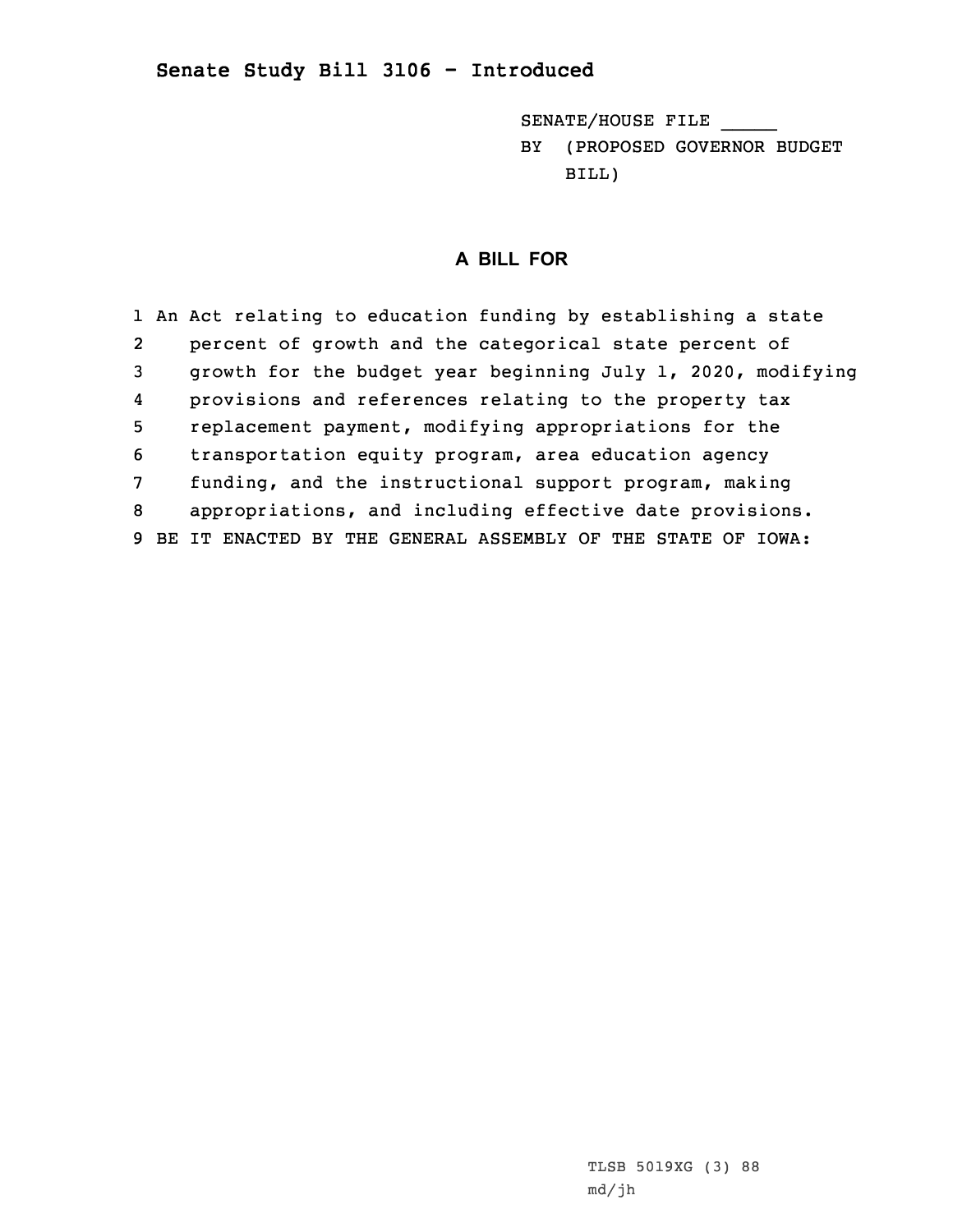1 Section 1. Section 257.8, subsections 1 and 2, Code 2020, 2 are amended to read as follows:

 1. *State percent of growth.* The state percent of growth 4 <del>for the budget year beginning July 1, 2017, is one and eleven</del> 5 hundredths percent. The state percent of growth for the budget year beginning July 1, 2018, is one percent. The state percent of growth for the budget year beginning July 1, 2019, is two and six hundredths percent. The state percent of growth for the budget year beginning July 1, 2020, is two and one-half percent. The state percent of growth for each subsequent budget year shall be established by statute which shall be enacted within thirty days of the transmission of the 13 governor's budget required by February 1 under [section](https://www.legis.iowa.gov/docs/code/2020/8.21.pdf) 8.21 during the regular legislative session beginning in the base 15 year.

 2. *Categorical state percent of growth.* The categorical 17 state percent of growth for the budget year beginning July 1, 18 2017, is one and eleven hundredths percent. The categorical state percent of growth for the budget year beginning July 1, 2018, is one percent. The categorical state percent of growth for the budget year beginning July 1, 2019, is two and six hundredths percent. The categorical state percent of growth for the budget year beginning July 1, 2020, is two and one-half percent. The categorical state percent of growth for each budget year shall be established by statute which shall be enacted within thirty days of the transmission of the 27 governor's budget required by February 1 under [section](https://www.legis.iowa.gov/docs/code/2020/8.21.pdf) 8.21 during the regular legislative session beginning in the base year. The categorical state percent of growth may include state percents of growth for the teacher salary supplement, the professional development supplement, the early intervention supplement, the teacher leadership supplement, and for budget years beginning on or after July 1, 2020, transportation equity aid payments under section [257.16C](https://www.legis.iowa.gov/docs/code/2020/257.16C.pdf).

35 Sec. 2. Section 257.16B, subsections 1 and 2, Code 2020, are

 $-1-$ 

LSB 5019XG (3) 88  $md/jh$   $1/8$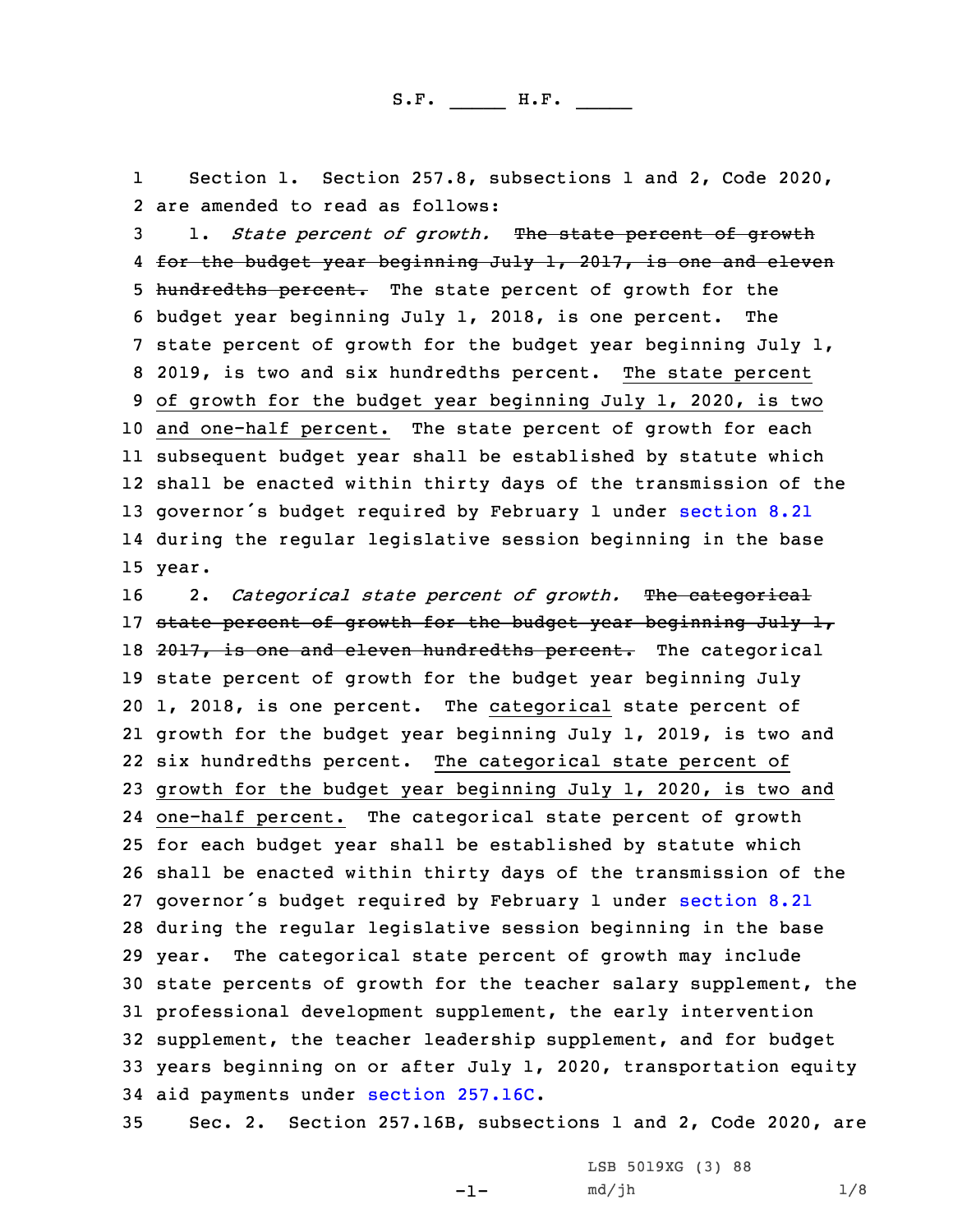1 amended to read as follows:

21. For each fiscal year beginning on or after July 1, 2017 2018, there is appropriated from the general fund of the state to the department of education an amount necessary to make all school district property tax replacement payments under this section, as calculated in [subsection](https://www.legis.iowa.gov/docs/code/2020/257.16B.pdf) 2.

7 2. *a.* For the budget year beginning July 1, 2017, the 8 department of management shall calculate for each school 9 district all of the following:

10 (1) The regular program state cost per pupil for the budget 11 year beginning July 1, 2012, multiplied by one hundred percent 12 less the regular program foundation base per pupil percentage 13 pursuant to [section](https://www.legis.iowa.gov/docs/code/2020/257.1.pdf) 257.1.

14 (2) The regular program state cost per pupil for the budget 15 year beginning July 1, 2017, multiplied by one hundred percent 16 <del>less the regular program foundation base per pupil percentage</del> 17 pursuant to [section](https://www.legis.iowa.gov/docs/code/2020/257.1.pdf) 257.1.

18 (3) The amount of each school district's property tax 19 replacement payment. Each school district's property tax replacement payment equals the school district's weighted enrollment for the budget year beginning July 1, 2017, multiplied by the remainder of the amount calculated for the school district under subparagraph (2) minus the amount 24 calculated for the school district under subparagraph (1). *b. a.* For the budget year beginning July 1, 2018, the department of management shall calculate for each school district all of the following:

 (1) The regular program state cost per pupil for the budget year beginning July 1, 2012, multiplied by one hundred percent less the regular program foundation base per pupil percentage pursuant to [section](https://www.legis.iowa.gov/docs/code/2020/257.1.pdf) 257.1.

 (2) The regular program state cost per pupil for the budget year beginning July 1, 2018, multiplied by one hundred percent less the regular program foundation base per pupil percentage pursuant to [section](https://www.legis.iowa.gov/docs/code/2020/257.1.pdf) 257.1.

 $-2-$ 

LSB 5019XG (3) 88 md/jh 2/8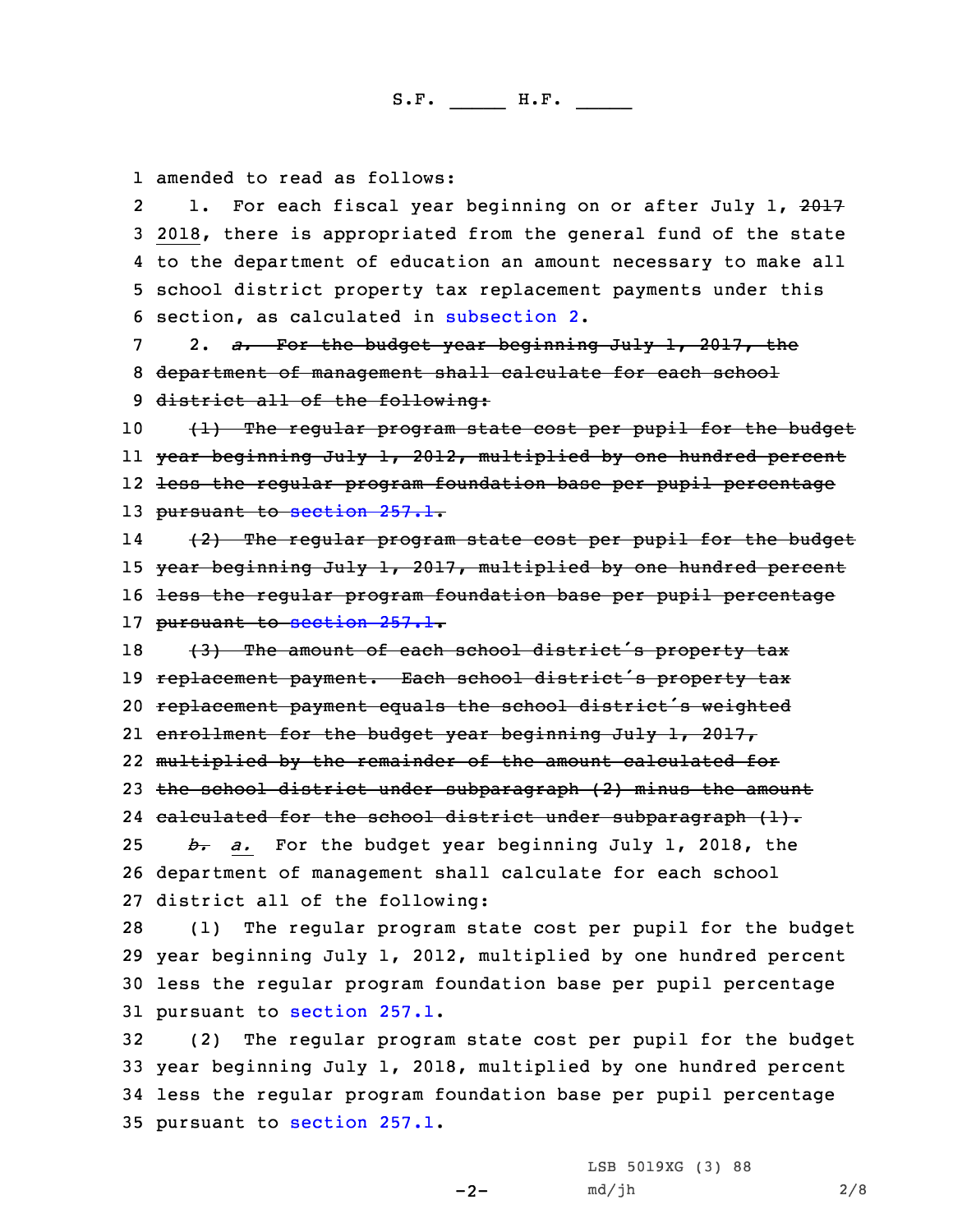1 (3) The amount of each school district's property tax replacement payment. Each school district's property tax replacement payment equals the school district's weighted enrollment for the budget year beginning July 1, 2018, multiplied by the remainder of the amount calculated for the school district under subparagraph (2) minus the amount calculated for the school district under subparagraph (1).

8 *c. b.* For each the budget year beginning on or after July 9 1, 2019, the department of management shall calculate for each 10 school district all of the following:

11 (1) The regular program state cost per pupil for the budget 12 year beginning July 1, 2012, multiplied by one hundred percent 13 less the regular program foundation base per pupil percentage 14 pursuant to [section](https://www.legis.iowa.gov/docs/code/2020/257.1.pdf) 257.1.

 (2) The regular program state cost per pupil for the budget year beginning July 1, 2019, multiplied by one hundred percent less the regular program foundation base per pupil percentage pursuant to [section](https://www.legis.iowa.gov/docs/code/2020/257.1.pdf) 257.1.

 (3) The amount of each school district's property tax replacement payment. Each school district's property tax replacement payment equals the school district's weighted enrollment for the budget year beginning July 1, 2019, multiplied by the remainder of the amount calculated for the school district under subparagraph (2) minus the amount calculated for the school district under subparagraph (1). *c.* For each budget year beginning on or after July 1, 2020, the department of management shall calculate for each school district all of the following:

 (1) The regular program state cost per pupil for the budget year beginning July 1, 2012, multiplied by one hundred percent less the regular program foundation base per pupil percentage pursuant to section 257.1.

33 (2) The regular program state cost per pupil for the budget 34 year beginning July 1, 2020, multiplied by one hundred percent 35 less the regular program foundation base per pupil percentage

 $-3-$ 

LSB 5019XG (3) 88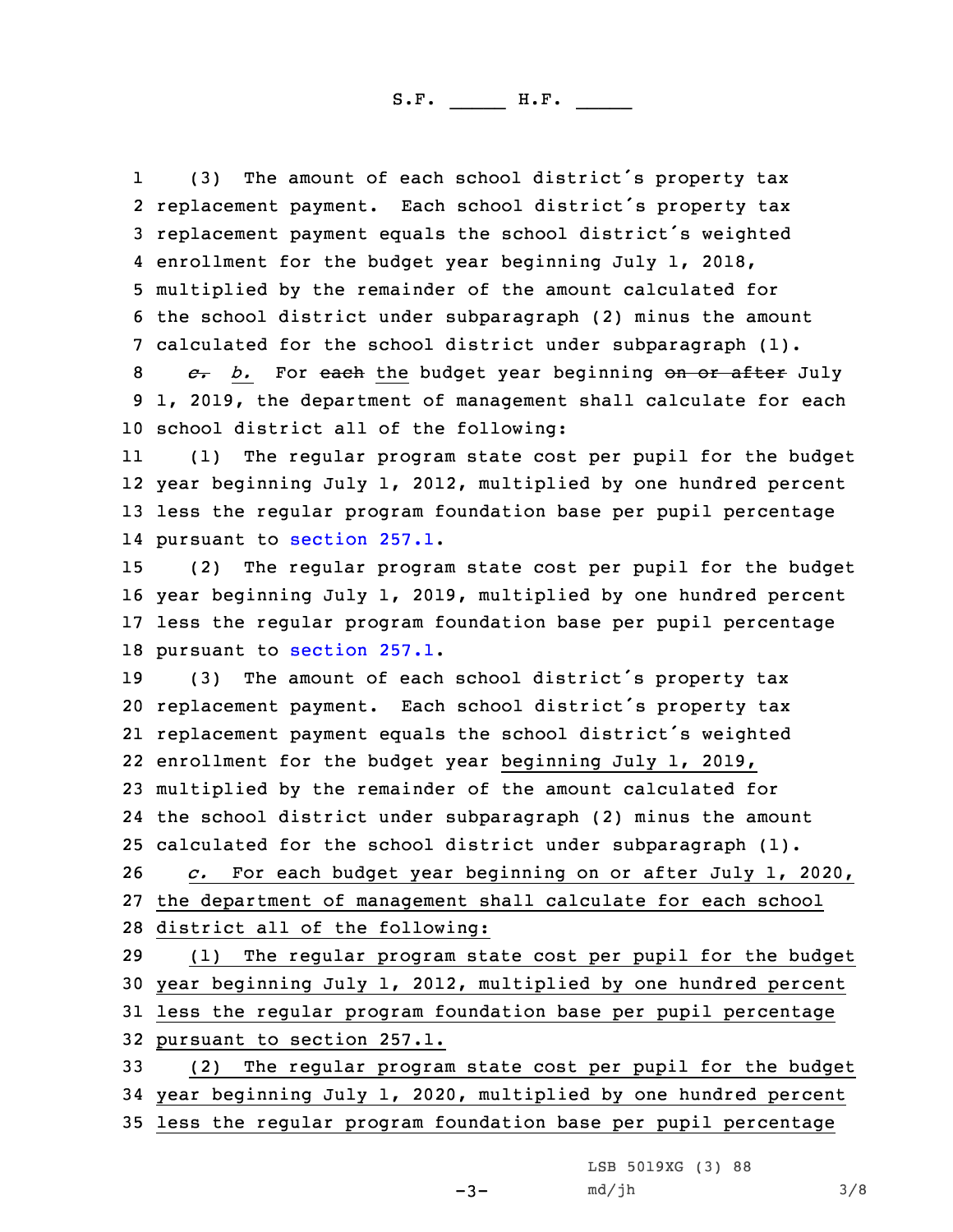1 pursuant to section 257.1.

2 (3) The amount of each school district's property tax replacement payment. Each school district's property tax replacement payment equals the school district's weighted enrollment for the budget year multiplied by the remainder of the amount calculated for the school district under subparagraph (2) minus the amount calculated for the school district under subparagraph (1). Sec. 3. Section 257.16C, subsection 3, paragraph d, Code 2020, is amended to read as follows: 11 *d.* (1) For the fiscal year beginning July 1, 2019, there is appropriated from the general fund of the state to the department of management for deposit in the transportation equity fund the sum of nineteen million dollars, or so much thereof as is necessary, to be used for the purposes of this 16 section. (2) For the fiscal year beginning July 1, 2020, there is appropriated from the general fund of the state to the department of management for deposit in the transportation equity fund the sum of twenty-four million four hundred seventy-five thousand dollars, or so much thereof as is necessary, to be used for the purposes of this section.  $(2)$  (3) For each fiscal year beginning on or after July 24 1, 2020 2021, there is appropriated from the general fund of the state to the department of management for deposit in the transportation equity fund the sum of the following, or so much thereof as is necessary, to be used for the purposes of this 28 section: (a) The amount appropriated to the transportation equity fund under this paragraph for the immediately preceding fiscal 31 year. (b) The product of the amount determined under subparagraph division (a) multiplied by the categorical percent of growth under section 257.8, [subsection](https://www.legis.iowa.gov/docs/code/2020/257.8.pdf) 2, for the budget year beginning on the same date of the fiscal year for which the

 $-4-$ 

LSB 5019XG (3) 88  $md/jh$  4/8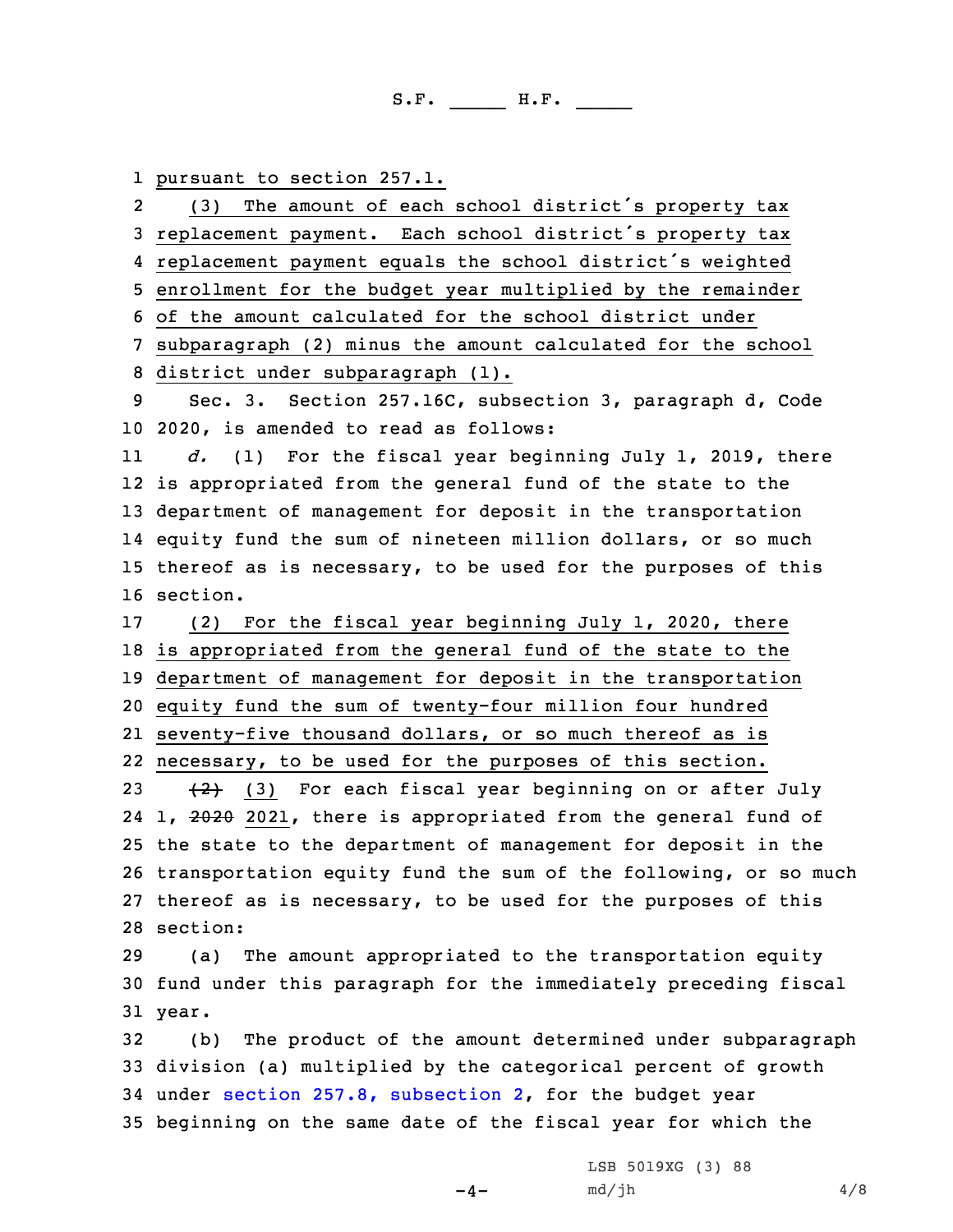1 appropriation is made.

2 Sec. 4. Section 257.16D, subsection 2, paragraph b, Code 3 2020, is amended to read as follows:

4 *b.* The moneys available in <sup>a</sup> fiscal year in the foundation base supplement fund shall be distributed by the department of management to each school district on <sup>a</sup> per pupil basis calculated using each school district's weighted enrollment, as defined in [section](https://www.legis.iowa.gov/docs/code/2020/257.6.pdf) 257.6, for that fiscal year. However, the amount of <sup>a</sup> school district's foundation base supplement payment for <sup>a</sup> budget year shall not exceed an amount equal to the product of the school district's weighted enrollment for 12 the budget year multiplied by the <del>amount for the budget year</del> calculated under section 257.16B, [subsection](https://www.legis.iowa.gov/docs/code/2020/257.16B.pdf) 2, paragraph *"b"*, 14 <del>subparagraph (2),</del> product of the regular program state cost per pupil for the budget year multiplied by one hundred percent less the regular program foundation base per pupil percentage pursuant to section 257.1, minus the amount of the school district's property tax replacement payment under section 257.16B for the budget year.

20 Sec. 5. Section 257.35, Code 2020, is amended by adding the 21 following new subsection:

22 NEW SUBSECTION. 14A. Notwithstanding subsection 1, and in addition to the reduction applicable pursuant to subsection 2, the state aid for area education agencies and the portion of the combined district cost calculated for these agencies for the fiscal year beginning July 1, 2020, and ending June 30, 2021, shall be reduced by the department of management by fifteen million dollars. The reduction for each area education agency shall be prorated based on the reduction that the agency received in the fiscal year beginning July 1, 2003.

 Sec. 6. INSTRUCTIONAL SUPPORT STATE AID —— FY 2020-2021. In lieu of the appropriation provided in section 257.20, subsection 2, the appropriation for the fiscal year beginning July 1, 2020, and ending June 30, 2021, for paying instructional support state aid under section 257.20 for such

 $-5-$ 

LSB 5019XG (3) 88  $md/jh$  5/8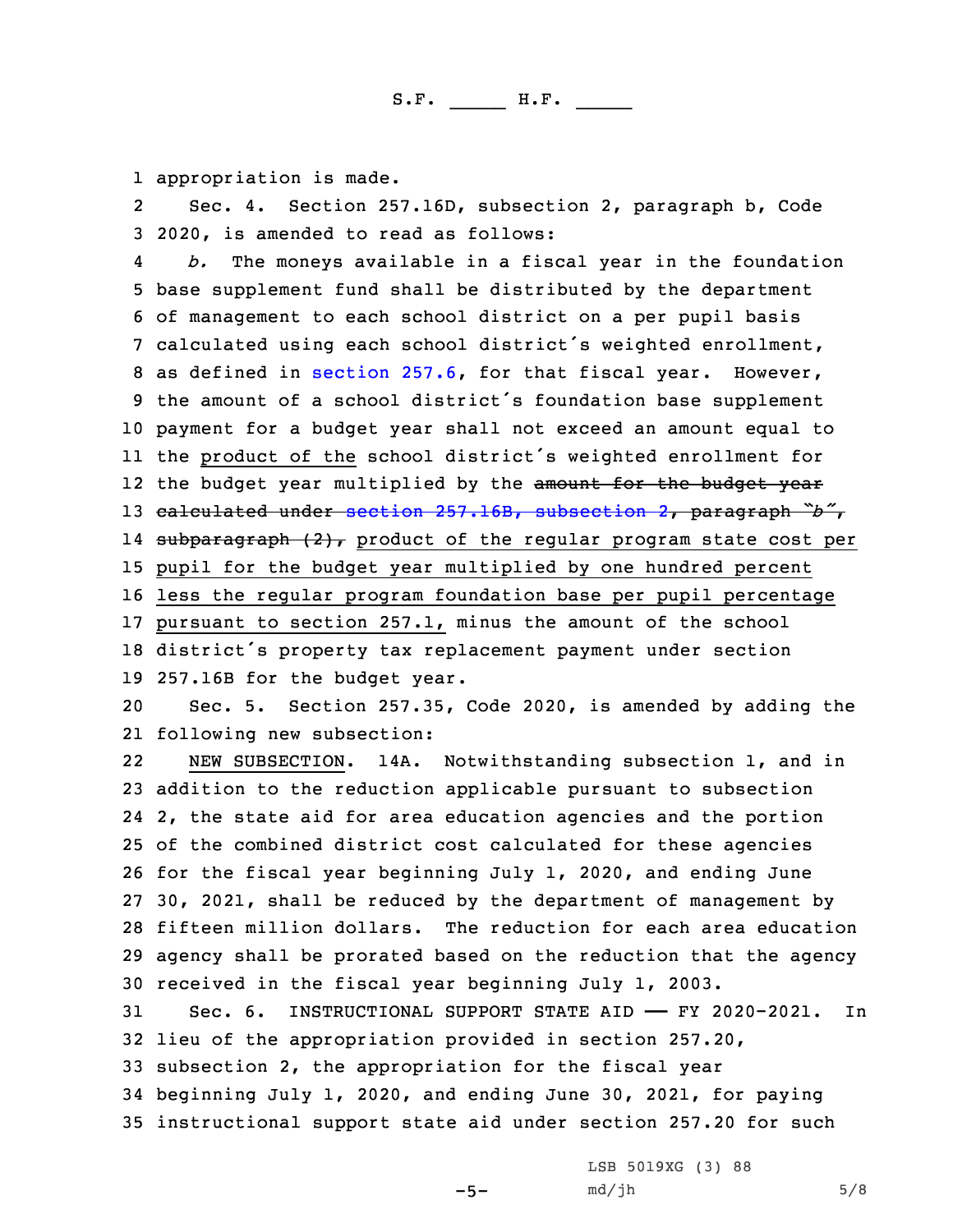1 fiscal year is zero.

2 Sec. 7. EFFECTIVE DATE. This Act, being deemed of immediate 3 importance, takes effect upon enactment.

4

5 **The inclusion of this explanation does not constitute agreement with** <sup>6</sup> **the explanation's substance by the members of the general assembly.**

EXPLANATION

 This bill relates to education funding by establishing the state percent of growth and the categorical state percent of growth for the budget year beginning July 1, 2020, modifying provisions and references relating to the property tax replacement payments, and modifying various appropriations for certain education funding programs.

 The bill establishes <sup>a</sup> state percent of growth of 2.5 percent for the budget year beginning July 1, 2020. The state percent of growth is used to calculate the amount of supplemental state aid for <sup>a</sup> budget year as part of the state school foundation program. The bill also establishes <sup>a</sup> categorical state percent of growth of 2.5 percent for the budget year beginning July 1, 2020. The categorical state percent of growth is used to calculate the amount of supplemental state aid for each of the categorical funding supplements.

22 Code section 257.16B provides for school district property tax replacement payments. Under current law, for each budget year beginning on or after July 1, 2019, each school district's property tax replacement payment amount is equal to the school district's weighted enrollment for the budget year multiplied by the difference of the following: (1) the regular program state cost per pupil for the budget year beginning July 1, 2019, multiplied by 100 percent less the regular program foundation base per pupil percentage; and (2) the regular program state cost per pupil for the budget year beginning July 1, 2012, multiplied by 100 percent less the regular program foundation base per pupil percentage. The regular program foundation base per pupil percentage is 87.5 percent. The bill modifies the property tax replacement payment

 $-6-$ 

LSB 5019XG (3) 88 md/jh 6/8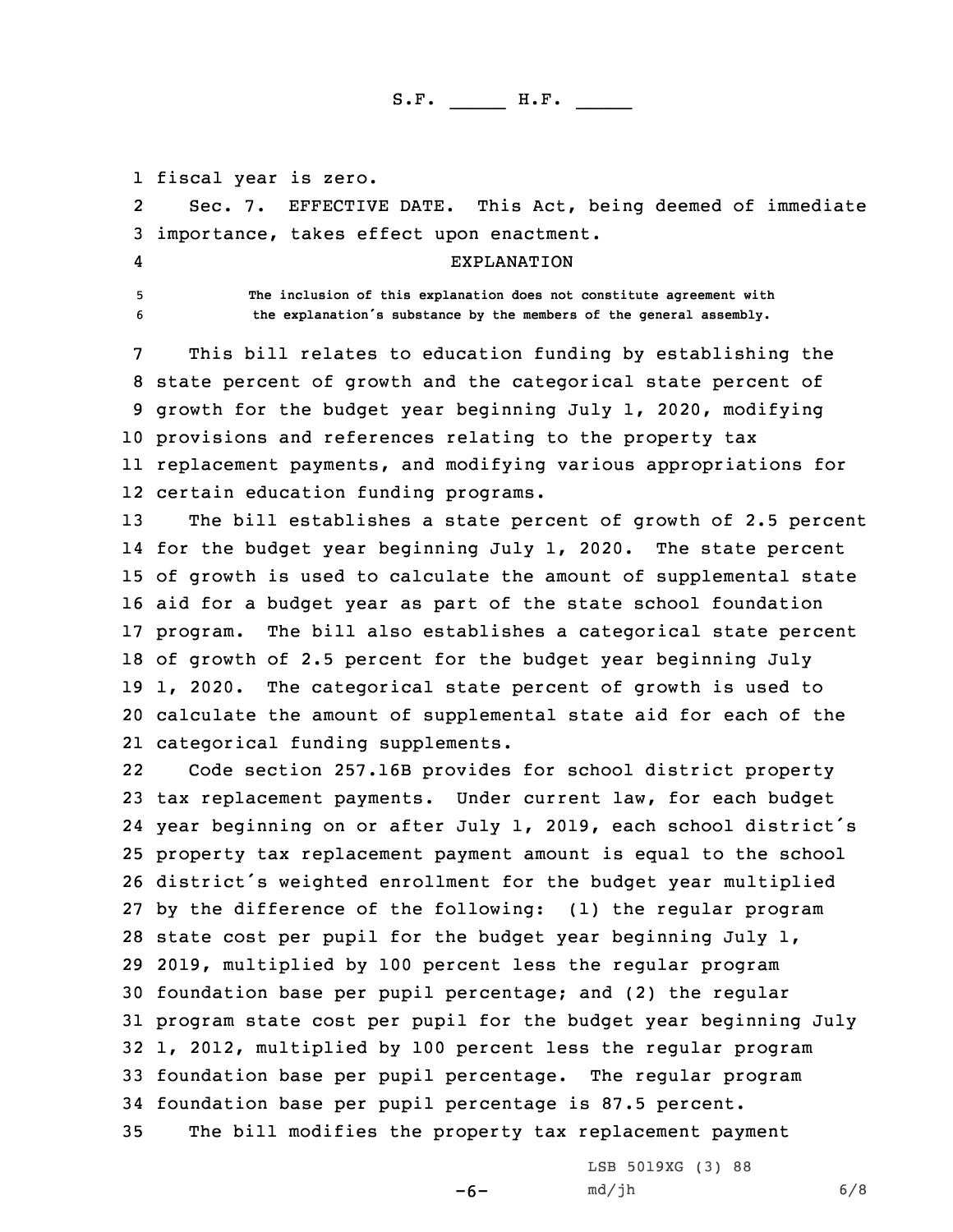calculation for budget years beginning on or after July 1, 2020. For budget years beginning on or after July 1, 2020, each school district's property tax replacement payment amount is equal to the school district's weighted enrollment for the applicable budget year multiplied by the difference of the following: (1) the regular program state cost per pupil for the budget year beginning July 1, 2020, multiplied by 100 percent less the regular program foundation base per pupil percentage; and (2) the regular program state cost per pupil for the budget year beginning July 1, 2012, multiplied by 100 percent less the regular program foundation base per pupil percentage.

 Code section 257.16C establishes <sup>a</sup> transportation equity program to provide additional funding for school districts with <sup>a</sup> transportation cost per pupil that exceeds the statewide adjusted transportation cost per pupil, as determined by the department of management. If the balance of the fund exceeds the amount necessary to make all transportation equity aid payments, moneys remaining in the fund are required to be used for transportation base funding payments as calculated under Code section 257.16C(4).

22 For each fiscal year beginning on or after July 1, 2020, Code section 257.16C appropriates from the general fund of the state to the transportation equity fund the sum of the amount appropriated for the immediately preceding fiscal year plus the product of the amount appropriated for the immediately preceding fiscal year multiplied by the categorical percent of growth for the corresponding school budget year. The bill amends Code section 257.16C so that this appropriation calculation begins with the fiscal year beginning July 1, 2021, and appropriates \$24,475,000 to the transportation equity fund for the fiscal year beginning July 1, 2020.

33 The bill amends Code section 257.35 to reduce the state aid 34 for area education agencies and the portion of the combined 35 district cost calculated for these agencies for the fiscal

-7-

LSB 5019XG (3) 88  $md/jh$  7/8